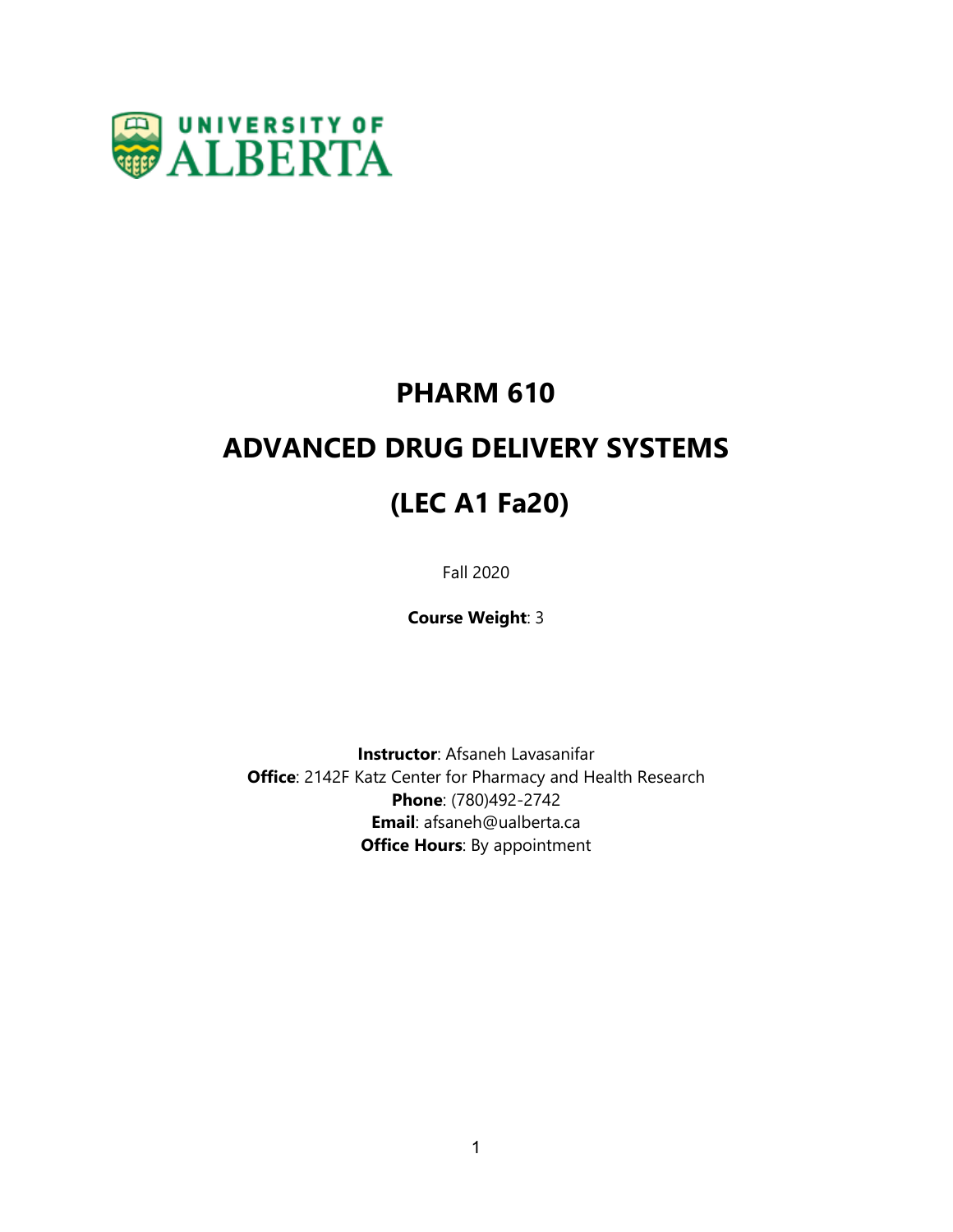# **Course Description**

The focus of this course is on the design and development of novel delivery systems for various treatment and diagnostic applications. A particular attention will be paid to the physicochemical principles behind the development of different drug delivery systems, their biological application and significance. Emphasis is given to polymer based systems and assembled nanocarriers for the delivery of therapeutic drugs, proteins, vaccines and genes. Prerequisite: Consent of Faculty.

# **Grading**

| <b>Title</b>           | Weight | <b>Date</b>      | <b>Type</b> |
|------------------------|--------|------------------|-------------|
| <b>Critical Review</b> | 15%    | To be determined | Assignment  |
| In class assignments   | 10 %   | To be determined | Assignment  |
| Final                  | 40%    | To be determined | Exam        |
| Midterm                | 35%    | 2020-10-20       | Exam        |

# **Additional Information about Assessments**

# **Critical Review**

The student will be responsible for critical review of a recently published article (within the last 5 years) and writing a 1 to 2-page report. The repot should include a paragraph summarizing the study and then major and/or minor points for improvement of the manuscript. The paper to be reviewed can be selected by the instructor or the student. The papers will be discussed during Journal club sessions outside of the classroom schedule.

#### **In class assignments**

Three to four assignments (written questions) on different subjects in the course will be provided by the instructors. Each assignment will have 10 marks and the average of the assignment marks will be used as the final mark in this section.

## **Midterm**

**Format:** Written

## **Final**

Not cumulative, but certain information from the first part of lecture would be required.

#### **Format:** Written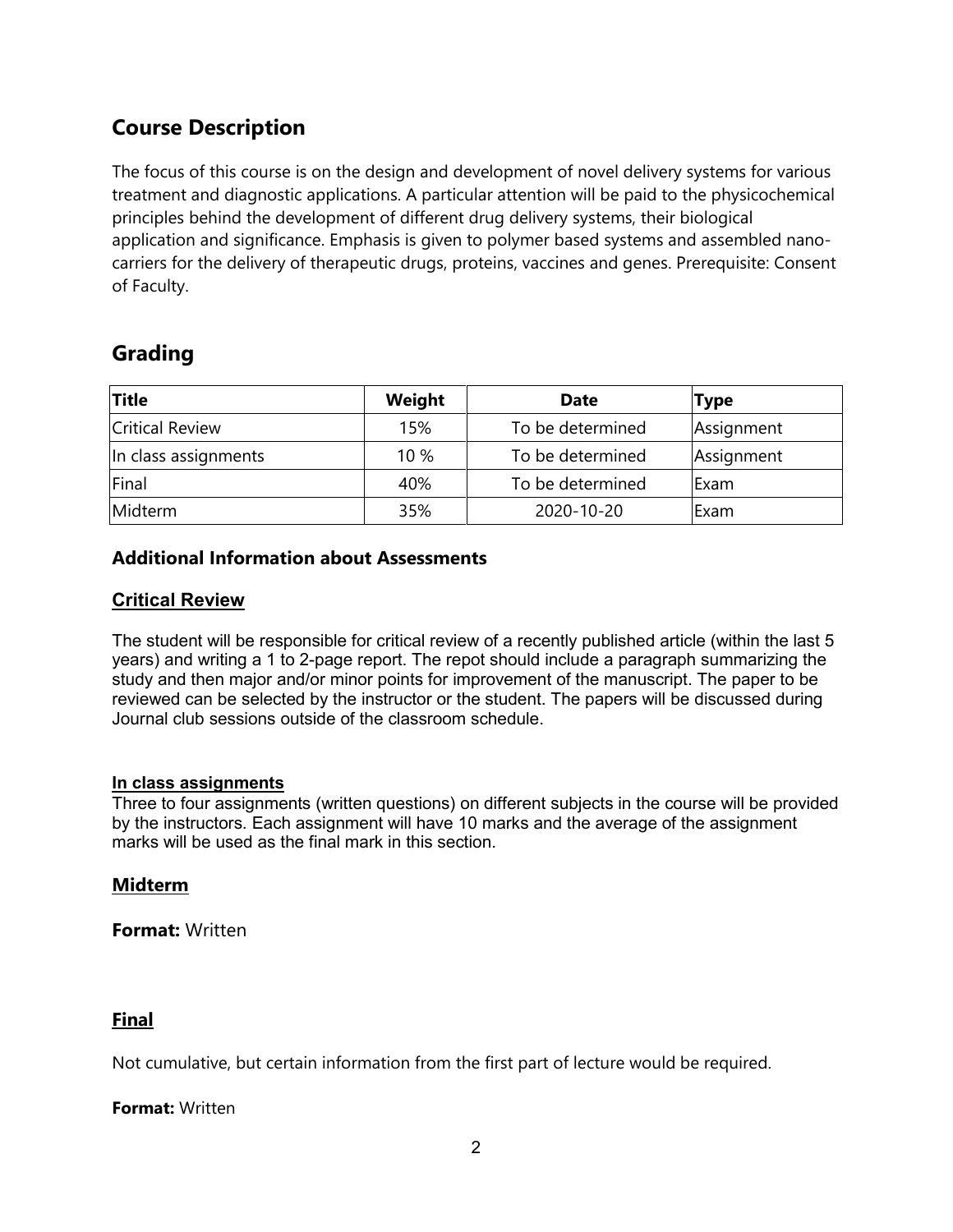# **Letter Grading**

As per University policy (see [Evaluations](http://calendar.ualberta.ca/content.php?catoid=6&navoid=806#course-requirements,-evaluation-procedures-and-grading) [Procedures](http://calendar.ualberta.ca/content.php?catoid=6&navoid=806#course-requirements,-evaluation-procedures-and-grading) [and](http://calendar.ualberta.ca/content.php?catoid=6&navoid=806#course-requirements,-evaluation-procedures-and-grading) [Grading](http://calendar.ualberta.ca/content.php?catoid=6&navoid=806#course-requirements,-evaluation-procedures-and-grading) [System](http://calendar.ualberta.ca/content.php?catoid=6&navoid=806#course-requirements,-evaluation-procedures-and-grading) [of](http://calendar.ualberta.ca/content.php?catoid=6&navoid=806#course-requirements,-evaluation-procedures-and-grading) [the](http://calendar.ualberta.ca/content.php?catoid=6&navoid=806#course-requirements,-evaluation-procedures-and-grading) [University](http://calendar.ualberta.ca/content.php?catoid=6&navoid=806#course-requirements,-evaluation-procedures-and-grading) [Calendar](http://calendar.ualberta.ca/content.php?catoid=6&navoid=806#course-requirements,-evaluation-procedures-and-grading)), final grade assessment will be based on consideration of absolute achievement and relative performance in the class.

# **Course Schedule**

**Lecture location:** On line **Lecture schedule:** Tue Thu 02:00 PM - 03:30 PM

| <b>Title</b> | <b>Date</b>           | Instructor                | Topic(s)                                        |
|--------------|-----------------------|---------------------------|-------------------------------------------------|
| Session 1    |                       | 2020-09-01 Dr Lavasanifar | Introduction to Advanced Drug Delivery          |
| Session 2    |                       | 2020-09-03 Dr Lavasanifar | Modified Release Dosage Forms                   |
| Session 3    | 2020-09-08 Dr Vakili  |                           | Introduction to Polymer Science                 |
| Session 4    | 2020-09-10 Dr Vakili  |                           | Introduction to Polymer Science                 |
| Session 5    | 2020-09-15 Dr Vakili  |                           | Introduction to Polymer Science                 |
| Session 6    | 2020-09-17 Dr Vakili  |                           | Introduction to Polymer Science                 |
| Session 7    |                       | 2020-09-22 Dr Lavasanifar | Polymer Based Drug Delivery Systems             |
| Session 8    |                       | 2020-09-24 Dr Lavasanifar | Polymer Based Drug Delivery Systems             |
| Session 9    |                       | 2020-09-28 Dr Lavasanifar | Polymer Based Drug Delivery Systems             |
| Session 10   |                       | 2020-10-01 Dr Lavasanifar | Polymer Based Drug Delivery Systems             |
| Session 11   |                       | 2020-10-06 Dr Lavasanifar | Nano-Drug Delivery                              |
| Session 12   |                       | 2020-10-08 Dr Lavasanifar | Nano-Drug Delivery                              |
| Session 13   |                       | 2020-10-13 Dr Lavasanifar | Nano-Drug Delivery                              |
| Session 14   |                       | 2020-10-15 Dr Lavasanifar | Nano-Drug Delivery                              |
| Session 15   |                       | 2020-10-20 Dr Lavasanifar | Midterm                                         |
| Session 16   | 2020-10-22 Dr Vakili  |                           | Nano-Drug Delivery Systems: Characterization    |
| Session 17   | 2020-10-27 Dr Emami   |                           | Pharmacokinetic Considerations in Drug Delivery |
| Session 18   | 2020-10-29 Dr Emami   |                           | Pharmacokinetic Considerations in Drug Delivery |
| Session 19   | 2020-11-03 Dr Emami   |                           | Pharmacokinetic Considerations in Drug delivery |
| Session 20   | 2020-11-05 Dr Doschak |                           | Immuno-targeting                                |
| Session 21   | 2020-11-10 Dr Doschak |                           | Immuno-targeting                                |
| Session 22   | 2020-11-12 Dr Wishart |                           | Protein Delivery                                |
| Session 23   | 2020-11-17 Dr Wishart |                           | Protein Delivery                                |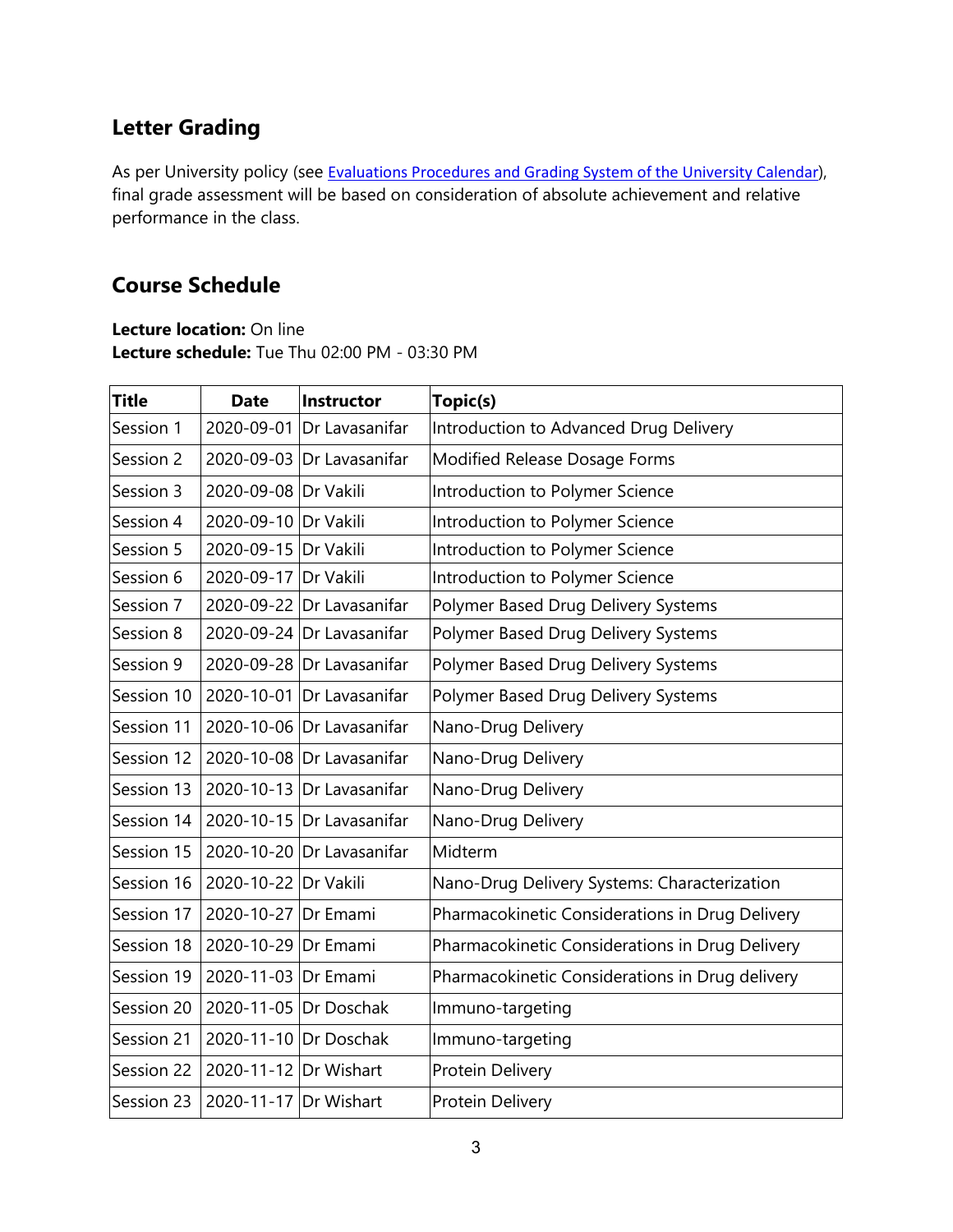| Session 24   2020-11-19   Dr Uludag  | <b>Gene Delivery</b> |
|--------------------------------------|----------------------|
| Session 25   2020-11-24   Dr Uludag  | <b>Gene Delivery</b> |
| Session 26   2020-11-26   Dr Agrawal | Vaccine Delivery     |
| Session 27   2020-12-01   Dr Agrawal | Vaccine Delivery     |
| Session 28   2020-12-03   Dr Wuest   | Theranostics         |
| Session 29   2020-12-08   Dr Wuest   | Theranostics         |

# **Additional Teaching Information**

## *Outline:*

## 1. Principles of advanced drug delivery (3 hours)

Rationale for the development of advanced delivery systems and its history. Overview of terminology, and fundamentals of controlled drug delivery systems (chemical and physical approaches), release mechanisms (diffusion, dissolution, degradation, osmosis) and release kinetics.

#### 2. Pharmacokinetic considerations in drug delivery (4.5 hours)

Zero- and first- order kinetics, Kinetics of saturable processes, principles of basic pharmacokinetics, pharmacokinetic parameters for drug input and disposition, in vitro/ in vivo assessment of drug binding and its application in drug delivery systems, and review of the pharmacokinetics of drug delivery systems, new methods for determination of bioequivalence in nano-drug delivery.

#### 3. Introduction to polymer science (6 hours)

Terminology, classes of polymers, chain architecture, polymerization methods, polymer properties (molecular weight and molecular weight distributions, polymer dimensions and conformation, morphology, configuration, crystallinity, polymer dissolution, rheology, mechanical and thermal properties); polymer characterization, measurement of molecular weight, method in polymer characterization (NMR, FT-IR, Mass spectroscopy, GPC and XRD)

#### 3. Polymers in drug delivery (6 hours)

Design, characterization, drug loading and release mechanism in polymeric based delivery. Diffusion based, degradation based and stimulus triggered polymeric delivery systems. Medical uses, with emphasis on drug delivery, Structure-Property Relationships. Application of natural polymers for drug delivery. Role of PEG in drug delivery and surface modifications.

## 4. Principles of drug targeting (3 hours)

Overview of terminology, passive, active and physical targeting, drug targeting from different routes of drug administration. The fate of pharmaceutical dosage forms in the body, and time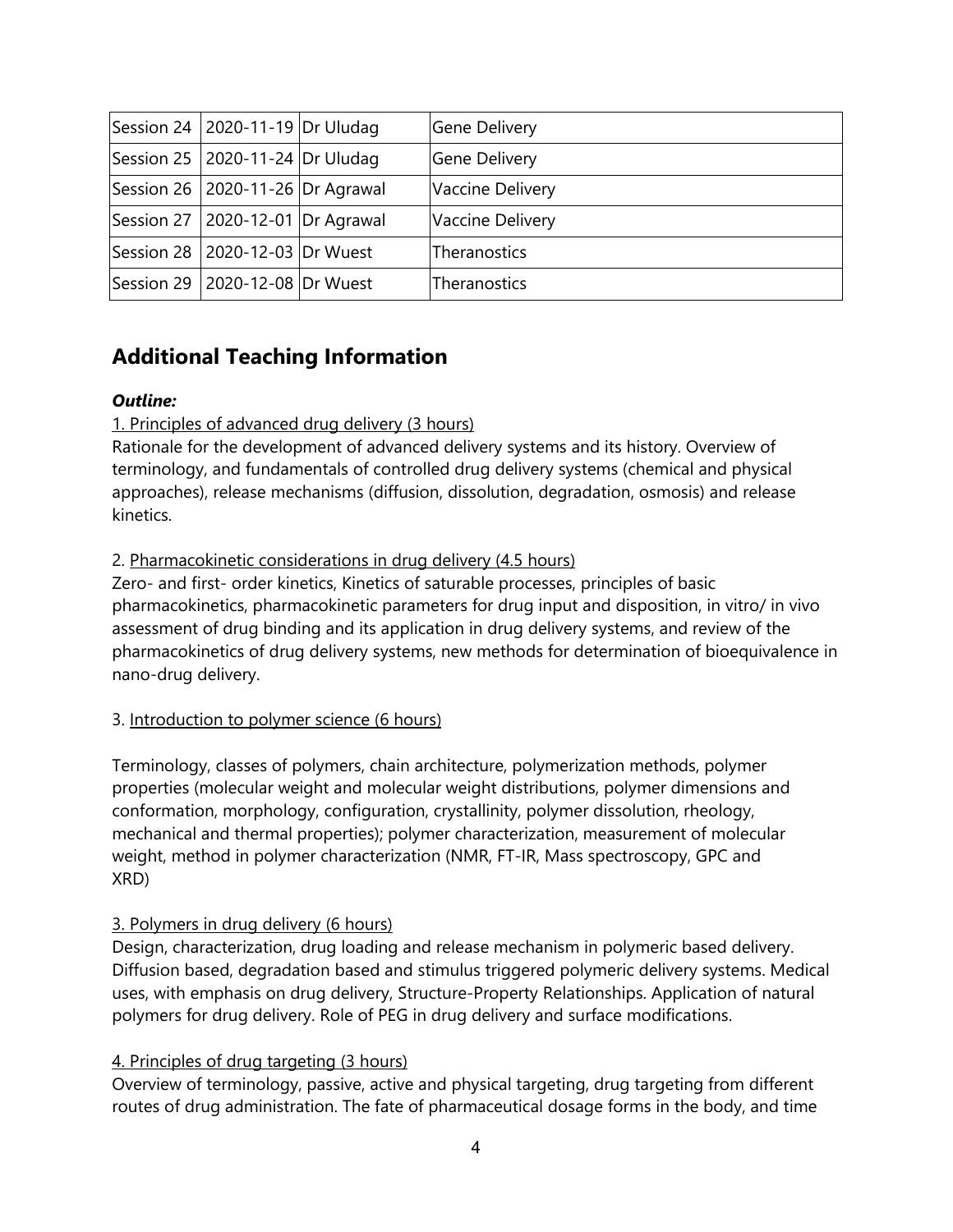course of pharmaceutical dosage forms in the body with reference to their absorption, distribution, metabolism, and elimination, rate processes, the physiochemical influences on absorption, distribution, metabolism, and elimination and formulation factors involved in drug delivery and availability.

## 5. Micro and nano-delivery systems (3 hours)

Introduction to liposomes, preparation, liposome pharmacokinetics/biodistribution, clinically approved liposomal drugs, targeted liposomal drugs. Polymer based nano and micro deliverys systems. Polymeric nanoparticles, polymeric micelles, dendrimers, polymeric vesicles, etc. characterization of nano-drug delivery systems (Microscopic methods, SEM, TEM, AFM, DLS, SLS).

#### 6. Gene delivery (3 hours)

Early approaches, viral and non-viral delivery systems for *in vitro* and *in vivo* delivery of genes and nucleic acids (oligonucleotides; aptamers; spiegelmers; RNA).

#### 7. Peptide and protein delivery (3 hours)

Peptide and protein catabolism and metabolism, protein denaturation processes and energetic, protein stabilization techniques (chemistry & theory), targeted protein delivery, the challenge of oral/nasal delivery

#### 8. Vaccine delivery (3 hours)

Overview of the immune responses, prophylactic and therapeutic vaccines for cancer and infectious diseases, tolerogenic vaccines, challenges in vaccine formulation and delivery, vaccine delivery to dendritic cells, pharmaceutical vaccine delivery systems.

#### 9. Immunotargeting (3 hours)

Naked antibody targeting, chemically Modified Antibody conjugates of drugs, isotopes and biologicals, Recombinant antibodies, immuno-liposomes

#### 10. Theranusctics (3 hours)

Overview of imaging techniques; Imaging biomarkers and radio-therapeutics for targeted imaging and treatment of diseases

# **Policy**

## **University Policy**

The University of Alberta is committed to the highest standards of academic integrity and honesty. Students are expected to be familiar with these standards regarding academic honesty and to uphold the policies of the University in this respect. Students are particularly urged to familiarize themselves with the provisions of the Code of Student Behavior (online at [www.governance.ualberta.ca\)](http://www.governance.ualberta.ca/) and avoid any behavior which could potentially result in suspicions of cheating, plagiarism, misrepresentation of facts and/or participation in an offence.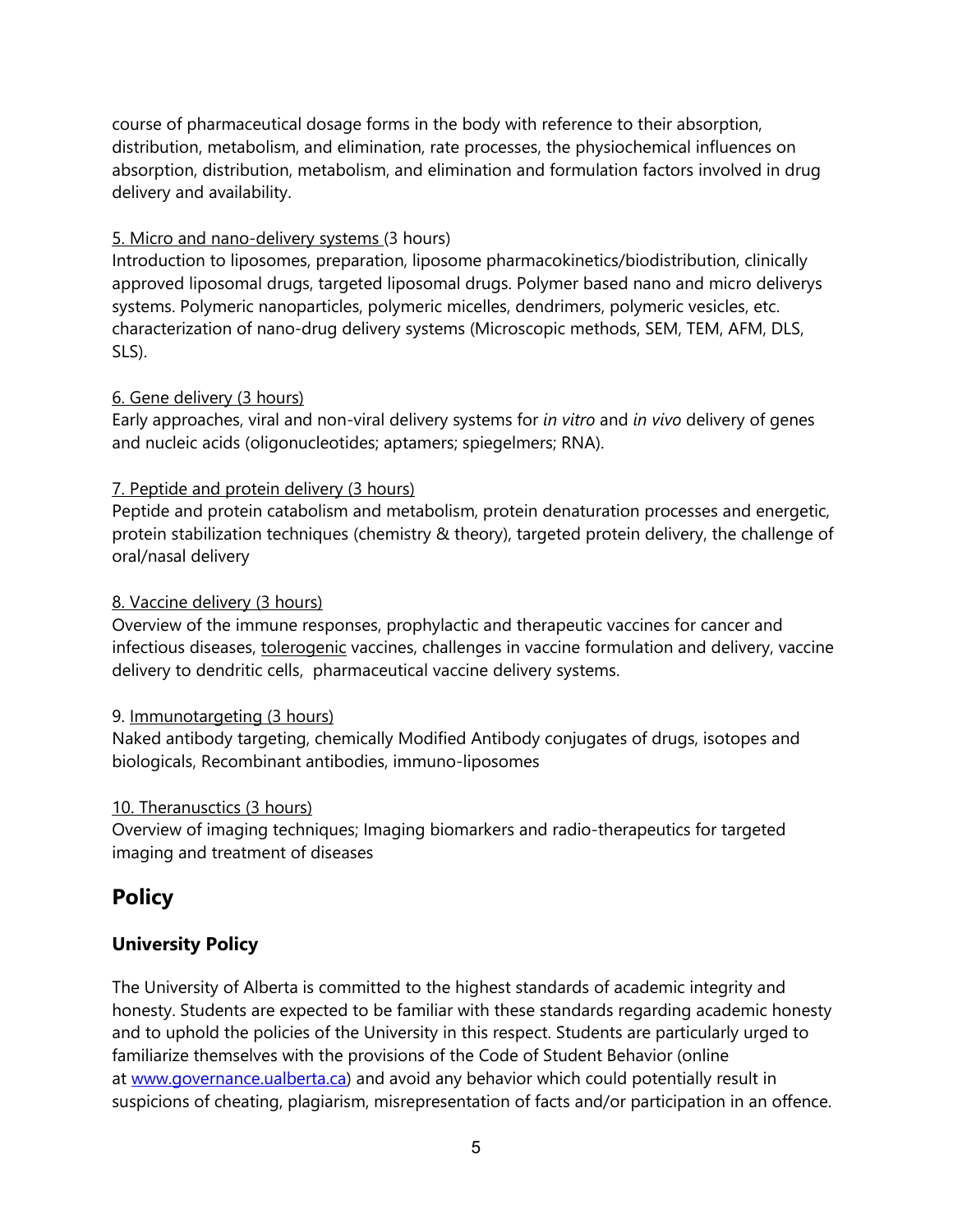Academic dishonesty is a serious offence and can result in suspension or expulsion from the University.

Audio or video recording, digital or otherwise, of lectures, labs, seminars or any other teaching environment by students is allowed only with the prior written consent of the instructor or as a part of an approved accommodation plan. Student or instructor content, digital or otherwise, created and/or used within the context of the course is to be used solely for personal study, and is not to be used or distributed for any other purpose without prior written consent from the content author(s).

Policy about course outlines can be found in [Course](https://calendar.ualberta.ca/content.php?catoid=33&navoid=9816#evaluation_procedures_and_grading_system) [Requirements, Evaluation](https://calendar.ualberta.ca/content.php?catoid=33&navoid=9816#evaluation_procedures_and_grading_system) [Procedures](https://calendar.ualberta.ca/content.php?catoid=33&navoid=9816#evaluation_procedures_and_grading_system) [and](https://calendar.ualberta.ca/content.php?catoid=33&navoid=9816#evaluation_procedures_and_grading_system) **[Grading](https://calendar.ualberta.ca/content.php?catoid=33&navoid=9816#evaluation_procedures_and_grading_system) of the University Calendar.** 

# **Faculty Policy**

#### [Territorial](https://www.ualberta.ca/toolkit/communications/acknowledgment-of-traditional-territory) [Acknowledgement](https://www.ualberta.ca/toolkit/communications/acknowledgment-of-traditional-territory)

The University of Alberta acknowledges that we are located on Treaty 6 territory, and respects the histories, languages, and cultures of First Nations, Metis, Inuit, and all First Peoples of Canada, whose presence continues to enrich our vibrant community.

L'Université de l'Alberta reconnaît qu'elle est située sur les terres du Traité 6 et respecte les histoires, les langues et les cultures des Premières Nations, des Métis, des Inuits et de tous les peuples autochtones du Canada, dont la présence continue d'enrichir notre communauté si vivante.

#### [Pharmacy](http://pub.lucidpress.com/FoPPSStudentHandbook/#pVLH.wkXHIzJ) [Code](http://pub.lucidpress.com/FoPPSStudentHandbook/#pVLH.wkXHIzJ) [of](http://pub.lucidpress.com/FoPPSStudentHandbook/#pVLH.wkXHIzJ) [Professionalism](http://pub.lucidpress.com/FoPPSStudentHandbook/#pVLH.wkXHIzJ)

Students are expected to abide by the Faculty's Pharmacy Code of Professionalism at all times. Lapses in professional conduct may result in the issuing of a Professional Accountability Form. If issued, these forms will be kept on student records for 2 years.

#### [Accessibility](https://www.ualberta.ca/current-students/accessibility-resources) [Resources](https://www.ualberta.ca/current-students/accessibility-resources) [and](https://www.ualberta.ca/current-students/accessibility-resources) [Accommodations](https://www.ualberta.ca/current-students/accessibility-resources)

*(Formerly: Student Accessibility Services (SAS))*

Student accommodations are [of](https://cloudfront.ualberta.ca/-/media/pharm/programs/documents/pharmd/essential-functions-of-pharmacy-students--2018docx-1-1.pdf)fered in accordance with the **Faculty of [Pharmacy](https://cloudfront.ualberta.ca/-/media/pharm/programs/documents/pharmd/essential-functions-of-pharmacy-students--2018docx-1-1.pdf) [and](https://cloudfront.ualberta.ca/-/media/pharm/programs/documents/pharmd/essential-functions-of-pharmacy-students--2018docx-1-1.pdf)** [Pharmaceutical](https://cloudfront.ualberta.ca/-/media/pharm/programs/documents/pharmd/essential-functions-of-pharmacy-students--2018docx-1-1.pdf) [Sciences](https://cloudfront.ualberta.ca/-/media/pharm/programs/documents/pharmd/essential-functions-of-pharmacy-students--2018docx-1-1.pdf) [\(FoPPS\) Essential](https://cloudfront.ualberta.ca/-/media/pharm/programs/documents/pharmd/essential-functions-of-pharmacy-students--2018docx-1-1.pdf) [Skills](https://cloudfront.ualberta.ca/-/media/pharm/programs/documents/pharmd/essential-functions-of-pharmacy-students--2018docx-1-1.pdf) [policy.](https://cloudfront.ualberta.ca/-/media/pharm/programs/documents/pharmd/essential-functions-of-pharmacy-students--2018docx-1-1.pdf) Accommodations are not offered for quiz assessments. Students requiring accommodations for major assessment activities must seek to register with [Accessibility](https://www.ualberta.ca/current-students/accessibility-resources) [Resources](https://www.ualberta.ca/current-students/accessibility-resources) at the beginning of each academic term. Accessibility Resources will work with the FoPPS (Office of Student Services) to determine the nature of any accommodation that will be granted. Once approved, Accessibility Resources will provide students and the Faculty with a "Letter of Accommodation". The Faculty will share accommodation requirements with primary instructors and/or lab instructors. Those students who need accommodated exams must provide the primary instructor and/or the lab instructor with an Accessibility Resources Exam Instructions & Authorization Form one week before each exam. You are encouraged to make an appointment with the instructor to discuss the required accommodations.